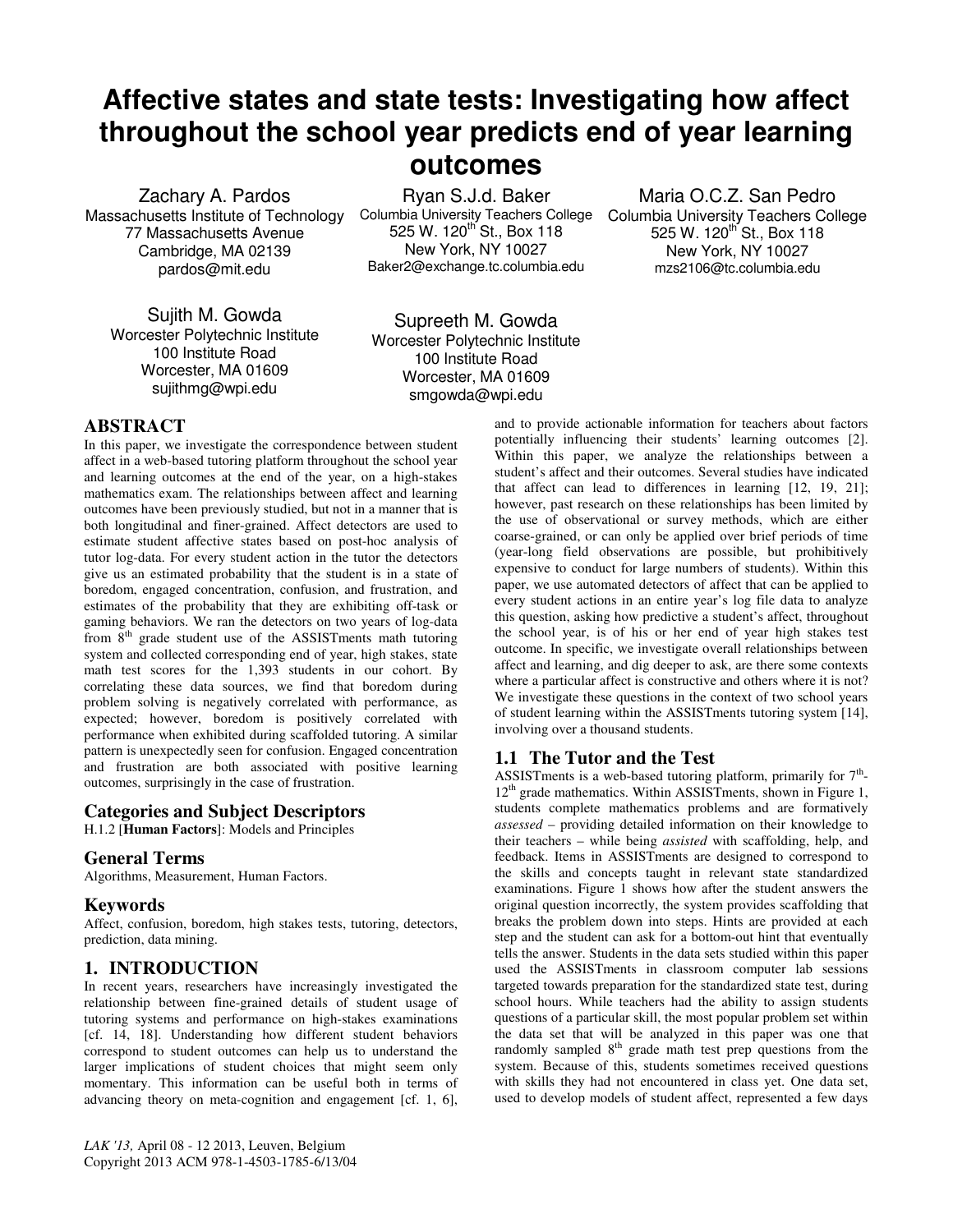of software usage. The other data set, used to study the relationship between student affect and learning outcomes, represents an entire year of data of students using the ASSISTments system.

Near the end of their school year, students took the MCAS (Massachusetts Comprehensive Assessment System) state standardized test. We collected scores for the math portion of the



**Figure 1.** An example of an ASSISTments item where the student answers incorrectly and receives scaffolding help

test. Raw scores range from 0 to 54 and are later scaled by the state after all tests are in. The scaling maps to four categories; Failing, Needs Improvement, Proficient, and Advanced. Students must score above Failing to graduate high school and an Advanced score earns them an automatic state college scholarship.

# **2. METHODOLOGY**

In this section we will describe both the methodology for employing the automatic affect detectors to our dataset and the methodology for conducting the correlation analysis. Our detector development methodology built off of past work in other learning systems [cf. 7], but this paper represents the first publication of our affect detectors for the ASSISTments platform.

## **2.1 Affect and Behavior Detection**

In order to assess student affect and behavior across contexts, we adopt a two-stage process: first labeling student affect and behavior for a small but reasonably representative sample with field observations [cf. 4], and then using those labels to create automated detectors that can be applied to log files at scale. The detectors are created by synchronizing log files generated by the ASSISTments system with field observations conducted at the same time. To enhance scalability, only log data is used as the basis of the detectors; physical sensors can enhance detector goodness [cf.11, 13], but reduce the applicability of the resultant models to existing log files. The detectors are constructed using log data from student actions within the software occurring at the same time as or before the observations, making our detectors usable for automated interventions, as well as the type of discovery with models analysis conducted in this paper. Our process for developing sensor-free affect and behavior detectors for ASSISTments replicates a process which has been successful for developing affect detectors for a different intelligent tutor, Cognitive Tutor Algebra [7].

## *2.1.1 Data Collection*

Two sets of data from ASSISTments were used in this study.

The first data set was used to develop the automated detectors of affect. This data set was composed of field observations of affect and behavior that were conducted over a few days in an urban middle school in central Massachusetts, sampled from a diverse population of 229 students. Within this school, 40% of students were Hispanic, 14% were African-American, 4% were Asian-American, and 39% were Caucasian. In this school, per capita income was significantly lower than the state average. Information from these observations and the corresponding interaction logs was used to develop and validate the affect detectors discussed below.

The second data set was used to conduct analyses of the relationships between affect and learning. This data set was composed of action log files that were distilled from a diverse population (racially and socio-economically) of 1,393 students that came from middle schools in the same city in central Massachusetts, in 2004-2005 and 2005-2006 (these years were chosen due to the availability of standardized examination data). 629 students used the software in 2004-2005, and 764 students used the software in 2005-2006. This data set involved a whole year of students using the software for two hours, twice a week. As this data set represented whole-year usage of the software, 810,000 student actions (entering an answer or requesting help) were represented in the data. The affect models were applied to this larger dataset.

## *2.1.2 Affect and Behavior Observations*

Student affect and behavior was coded by a pair of expert field observers as students used ASSISTments in 2010. An observation protocol developed for coding affect during the use of educational software [cf. 4] was implemented using field observation synchronization software [7] developed for Google Android handheld devices. Each observation lasted up to twenty seconds, with elapsed observation time so far displayed by the hand-held observation software. If affect or behavior was labeled before twenty seconds elapsed, the coder moved to the next observation. Each observation was conducted using side glances, to reduce observer effects. To increase tractability of both coding and eventual analysis, if two distinct affective states were seen during a single observation, only the first state observed was coded. Any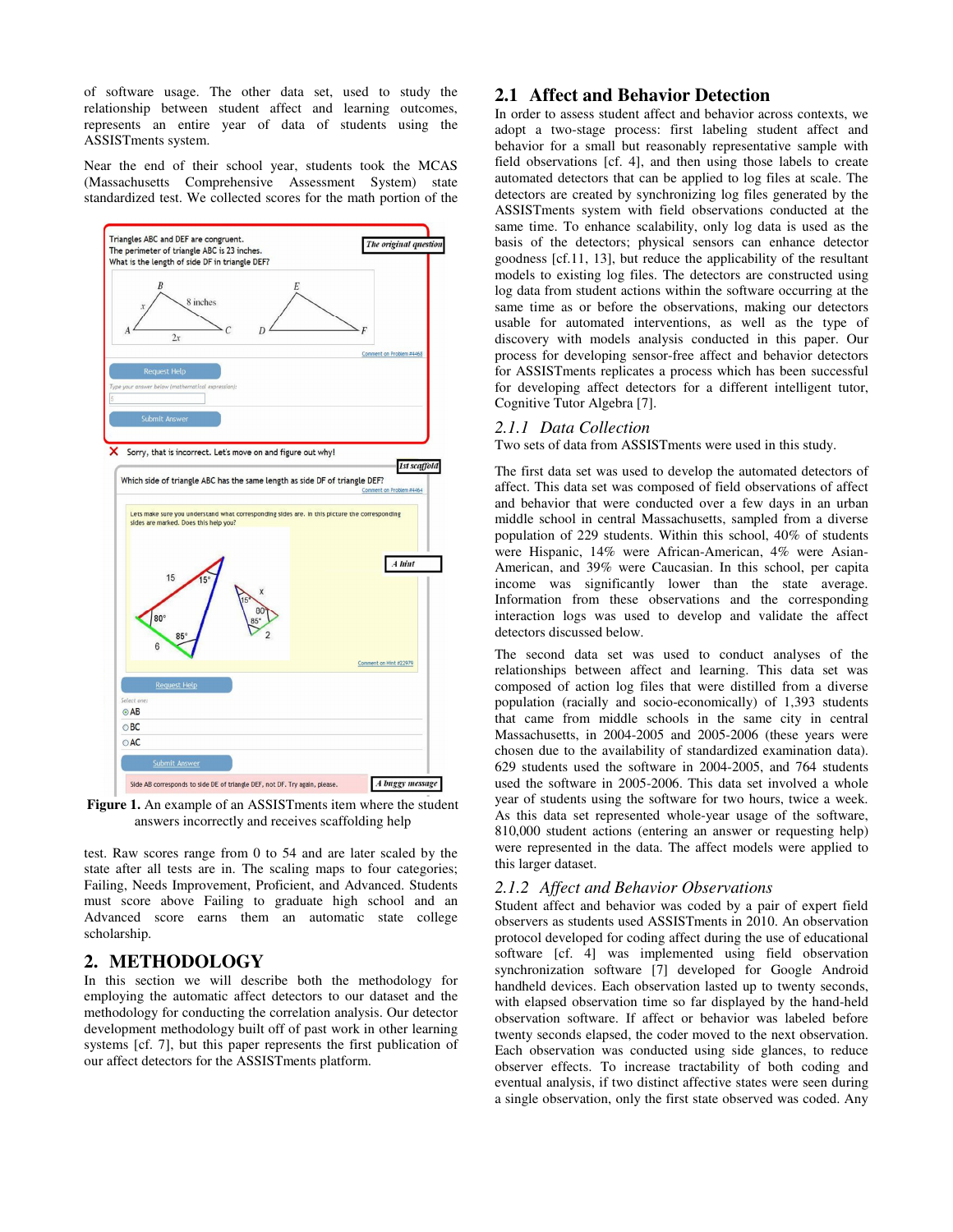affect or behavior of a student other than the student currently being observed was not coded. The observers based their judgment of a student's affect or behavior on the student's work context, actions, utterances, facial expressions, body language, and interactions with teachers or fellow students. These are, broadly, the same types of information used in previous methods for coding affect [e.g., 8], and in line with Planalp et al.'s [20] descriptive research on how humans generally identify affect using multiple cues in concert for maximum accuracy rather than attempting to select individual cues. Affect and behavior coding was conducted on a handheld app previously designed for this purpose [7]. Student affect or behavior was coded according to the following set of categories: boredom, frustration, engaged concentration, confusion, off-task behavior, gaming, and any other affective or behavior state. These categories were chosen due to past evidence that they are relatively common and are either associated with learning or hypothesized to be associated with learning [cf. 1, 3, 4, 7, 9, 12, 16, 17, 21]. The affective categories were defined for coding according to the definitions in [4], and the behavior categories were defined according to the definitions in [3, 4].

At the beginning of data collection, an inter-rater reliability session was conducted, where the two coders coded the same student at the same time, across 51 different coding instances across multiple students. With reference to the categories of affect studied in this paper, inter-rater reliability achieved Cohen's Kappa of 0.72, indicating agreement 72% better than chance. For categories of behavior, inter-rater reliability achieved Cohen's Kappa of 0.86, agreement 86% better than chance. This level of agreement is substantially higher than the level of agreement typically seen for video coding of affect [13, 24]. After this session, the observers coded students separately, for a total of 3,075 observation codes.

Within the observations, not counting observations marked as "?" (which represent cases where coding was impossible, due to uncertainty, behavior outside the coding scheme, a student leaving the room, impossible positioning, or other factors), boredom was observed 21.7% of the time, frustration was observed 5.4% of the time, engaged concentration 65.0% of the time, confusion was observed 7.9% of the time. In terms of behavior, off-task behavior was observed 21.9% of the time, and gaming was observed 1.5% of the time. This distribution of affect and behavior corresponds to previous studies, where engaged concentration is the most prevalent affect in a classroom environment [4, 7, 22].

#### *2.1.3 ASSISTments Interaction Logs*

During observations, both the handhelds and the educational software logging server were synchronized to the same internet time server, using the same field observation data collection software as was used in [7]. This enabled us to determine which student actions within the software were occurring when the field observations occurred. Interactions with the software during the twenty seconds prior to data entry by the observer were aggregated as a clip, and data features were distilled.

The original log files consisted of data on every student attempt to respond (and whether it was correct), and requests for hint and scaffolding, as well as the context and time taken for each of these actions. In turn, 40 features were distilled from each action, including features distilled for detecting other constructs in ASSISTments [cf. 5], and features developed for detecting student behavior and affect in Cognitive Tutors [cf. 3, 7]. Many of the distilled features pertained to the student's past actions, such as how many attempts the student had previously made on this

problem step, how many previous actions for this skill or problem step involved help requests, how many incorrect actions the student had made on this problem step, and so on. To aggregate individual student actions into twenty-second clips, the sum, minimum, maximum, and average values were calculated across actions for each clip. This relatively simple approach to summarizing features was used due to its success in similar problems in other learning systems [cf. 7]. Thus, for the creation of affect and behavior models, a total of 160 features were used.

#### *2.1.4 Creation of Affect and Behavior Models*

A detector for each affective state or behavior was developed separately, comparing that affective state to all other affective states (e.g., "Bored" was compared to "Not Bored," "Frustrated" was compared to "Not Frustrated," "Engaged Concentration" was compared to "Not Engaged Concentration", and "Confused" was compared to "Not Confused"), or comparing that behavior to all other behaviors (e.g., "Off-task" was compared to "Not Off-task," "Gaming" was compared to "Not Gaming,"). Each detector was evaluated using 5-fold cross-validation, at the student-level (e.g. detectors are trained on four groups of students and tested on a fifth group of students). By cross-validating at this level, we increase confidence that detectors will be accurate for new groups of students. Further, in this student-level cross-validation, students were stratified into fold assignments based on their training labels. This guarantees that each fold has a representative number of observations of the majority and minority class. In addition, for unbalanced classes, re-sampling was used on the training sets to make the class frequency more equal for detector development (but detector goodness was validated on a data set that was not resampled, to ensure model validity for data with natural distributions). We attempted to fit sensor-free affect detectors using eight common classification algorithms, including J48 decision trees, step regression, JRip, Naive Bayes, K\*, and REP-Trees. These algorithms were chosen as a sample of the space of potential algorithms, which can represent data with different patterns, but each of which is relatively conservative and not highly prone to over-fitting. (Further discussion of the specific algorithms that were effective is given below).

Feature selection for machine learning algorithms was conducted using forward selection, where the feature that most improves model goodness is added repeatedly until no more features can be added which improve model goodness (Table 1). During feature selection, cross-validated kappa on the original (non-re-sampled) data set was used as the goodness metric. Prior to feature selection, all features with cross-validated kappa equal to or below zero in a single-feature model were omitted from further consideration, as a check on over-fitting.

The affect and behavior detectors' performance was evaluated on their ability to predict the presence or absence of each affective state or behavior in a clip. Detectors were evaluated using A' [15], Cohen's Kappa [10], and F-measure [25] goodness metrics. The A' metric (equivalent to area under the ROC curve) is the probability that the model will be able to discriminate a randomly chosen positive case from a randomly chosen negative case. An A' value of 0.5 for a model indicates chance-level performance, and 1.0 performing perfectly. Cohen's Kappa assesses the degree to which the model is better than chance at identifying the affective state or behavior in a clip. A Kappa of 0 indicates chance-level performance, while a Kappa of 1 indicates perfect performance. A Kappa of 0.45 is equivalent to a detector that is 45% better than chance at identifying affect or behavior. The F-measure of F1 score is a measure of the model's accuracy, computing for the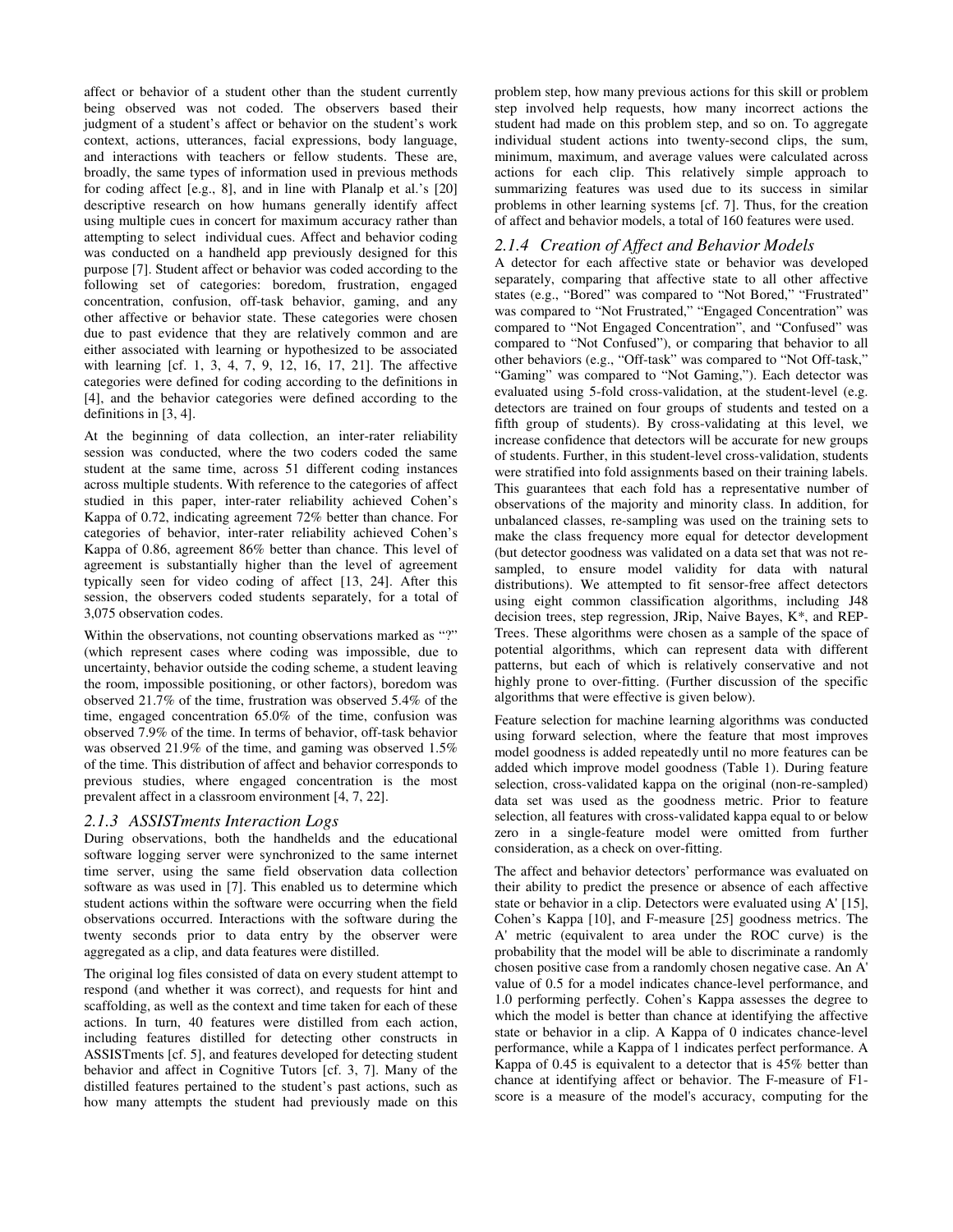weighted average of the model's precision and recall where the best F1 score is at 1 and the worst score is 0.

All of the affect and behavior detectors performed better than chance (Table 1). Detector goodness was somewhat lower than had been previously seen for Cognitive Tutor Algebra [cf. 7], but better than had been seen in other published models inferring student affect in an intelligent tutoring system solely from log files (where average Kappa ranged from below zero to 0.19 when fully stringent validation was used) [7, 11, 13, 22]. The best detector of engaged concentration involved the K\* algorithm, achieving an A' of 0.678,a Kappa of 0.358, and an F-measure of 0.687. The best boredom detector was found using the JRip algorithm, achieving an A' of 0.632, a Kappa of 0.229, and an Fmeasure of 0.632. The best frustration detector achieved an A' of 0.682, a Kappa of 0.324, and an F-measure of 0.677, using the Naive Bayes algorithm. The best confusion detector used the J48 algorithm, having an A' of 0.736, a Kappa of 0.274, and an Fmeasure of 0.667. The best detector of off-task behavior was found using the REP-Tree algorithm, with an A' value of 0.819, a Kappa of 0.506, and an F-measure of 0.693. The best gaming detector involved the K\* algorithm, having an A' value of 0.802, a Kappa of 0.370, and an F-measure of 0.687. These levels of detector goodness indicate models that are clearly informative, though there is still considerable room for improvement.

| <b>Affect</b>            | <b>Algorithm</b> | $A^{\prime}$ | Kappa | F-<br><b>Measure</b> |  |
|--------------------------|------------------|--------------|-------|----------------------|--|
| <b>Boredom</b>           | JRip             | 0.632        | 0.229 | 0.632                |  |
| Frustration              | Naive<br>Bayes   | 0.682        | 0.324 | 0.677                |  |
| Engaged<br>Concentration | $K^*$            | 0.678        | 0.358 | 0.687                |  |
| Confusion                | J48              | 0.736        | 0.274 | 0.667                |  |
| Off-Task                 | REP-Tree         | 0.819        | 0.506 | 0.693                |  |
| Gaming                   | K*               | 0.802        | 0.370 | 0.750                |  |

**Table 1.** Performances of affect and behavior models

Detector features for boredom include the total number of actions, the total time spent on the last action before the clip and the first action after the clip, and the student's history of help requests and correct answers. For example, students were deemed bored when they spent over 83 seconds inactive immediately before or after the observation (lengthy pauses are also an excellent predictor of off-task behavior [cf. 3], a behavior thought to be associated with boredom). Students were also deemed bored when they worked on the same problem during the entire observation but did not provide any correct answers either during the observation or immediately afterwards (a serious and actively working student will generally obtain some correct answers in ASSISTments, as increasingly easy scaffolding is given when students make errors).

The detector's features for frustration involve the percent occurrence in the past of incorrect answers on a skill, the largest hint count in that clip, the average correct actions in that clip, the largest number of scaffolding for a problem in that clip, the total number of past help request for that clip, the total number of actions that were second to the last hint for that clip, the largest number of consecutive errors in that clip, and least sum of right actions in that clip. The resulting model showed students that had low average of correct actions were frustrated.

Features used in the engaged concentration detector included the number of correct answers during the clip, the proportion of actions where the student took over 80 seconds to respond, whether the student followed scaffolding with a hint request, whether the student received scaffolding on the first attempt in a problem, and how many of the student's previous five actions involved the same problem. The model was created using the K\* algorithm, which is an instance-based classifier. Instance-based classifiers predict group membership based on similarities to specific cases in the training set, rather than general rules, enabling them to identify constructs which can manifest in several distinct ways. For example, one group of students in engaged concentration repeatedly answered correctly in less than 80 seconds. Another group of students in engaged concentration answered incorrectly on their first attempt at a problem but then spent considerable time making their first response to the scaffolding question they received.

For confusion, detector features included the total number of consecutive incorrect actions for that clip, number of hints used for that clip, the number of correct actions in the clip, total number of past incorrect actions for a skill in that clip, correct actions that took time to answer, actions for a skill that the student got incorrect previously and that took time to answer. The resulting model was fairly complex, but one relationship leveraged in the model is that students who commit consecutive errors in a row for a skill are deemed confused. Another relationship is when students committed a number of incorrect actions in the past for a skill and took a long time to answer the current one, they are seen as confused.

The off-task detector included the total number of attempts made for a skill in that clip, the time taken by a student to answer, if a student has a correct action for that clip, average number of scaffold in that clip, and total number of incorrect actions in the past in the clip. The resulting model also was complex, but one relationship shows that if there were few attempts for a problem, and it took them a long time to answer, the student exhibits offtask behavior.

The features for the gaming detector included the use of a bottomout hint in the clip, the number of hint usage for that clip, the average hint counts for a skill in that clip, the total number of actions for that clip that were answered incorrectly, and the occurrence of scaffold in that clip. The resulting model for gaming, like engaged concentration, used the K\* algorithm. Hence, similarities that resulted to the group of gaming students included those that usually used bottom-out hints, scaffolding and hints.

## **2.2 Application of Models to Broader Data Set**

Once the detectors of student affect and behavior were developed, they were applied to a broader data set consisting of two school years of student usage of the ASSISTments system by Worcester middle schools, 2004-2005 and 2005-2006. As discussed above, these schools represented a diverse sample of students in terms of both ethnicity and socio-economic status. This data set included 1,393 students and around 810,000 student actions within the learning software. The same features as discussed above were distilled for these data sets. Using these detectors, we were able to predict student affect and behavior for each student action within the ASSISTments system.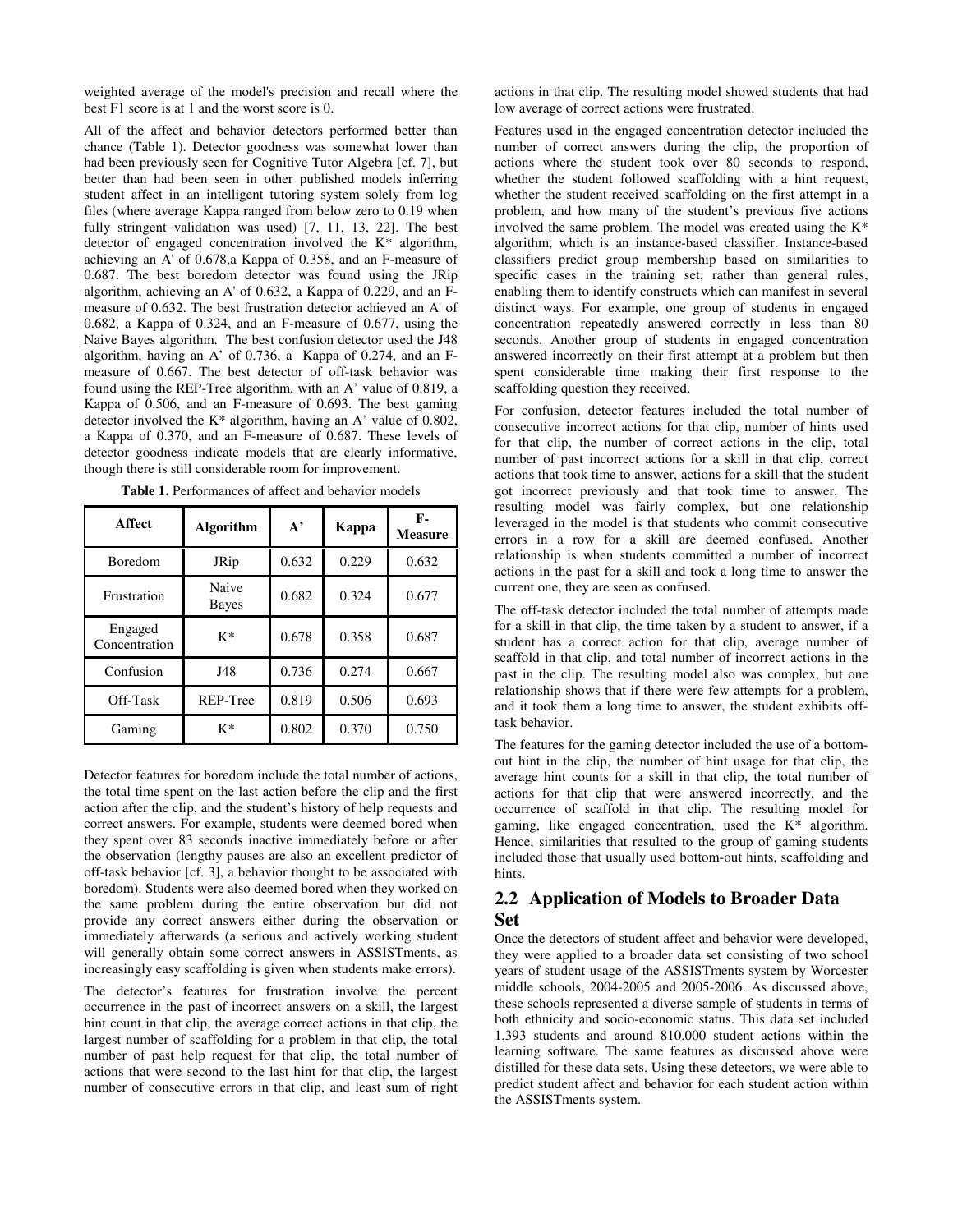### *2.2.1 Correlation analysis*

In order to correlate students' affect estimates with their raw state test scores we first had to summarize their affect during the year, calculating one number per affective state per student. For each affective state we calculated the mean of the predicted probabilities for that state during performance on each skill in the system. This list of means for each skill was then averaged to produce summarized overall proportion of affect for the student. This averaging gives equal weighting of affect for each skill. This procedure was used because the MCAS test, which we are correlating to, consists of a random selection of skills. The weighting prevents a more frequently studied skill from having an influence on the students summarized affect that is disproportionate to its representation on the test.

| <b>Student</b> | <b>Skill</b> | <b>Probability of Bored</b> | Is Original? |
|----------------|--------------|-----------------------------|--------------|
| Tricia         | Subtraction  | 0.20                        | Yes          |
| Tricia         | Subtraction  | 0.50                        | No           |
| Tricia         | Subtraction  | 0.50                        | No           |
| Tricia         | Addition     | 0.90                        | Yes          |
| Tricia         | Addition     | 0.70                        | Yes          |

**Table 2.** Example student affect dataset to be summarized

Table 2 shows example affect data for calculating the summary of the bored affective state for one student. To calculate the degree of boredom during the year for the student in Table 2, the following calculation would be used:

$$
Tricia's P(Bored) = \frac{\left[\frac{(0.20 + 0.50 + 0.50)}{3} + \frac{(0.90 + 0.70)}{2}\right]}{2}
$$
  
= 0.60

We also calculate the summarized affect for each student for original and scaffold questions separately. In ASSISTments, scaffold questions are given when a student asks for help or answers an original question (main question) incorrectly. The scaffolding often consists of several sub questions and students know that they will be required to go through the scaffolding if a question is answered incorrectly; therefore we wanted to allow for the possibility of observing different affect during original questions than scaffolds.

### **3. RESULTS**

After summarizing the estimates of each student's affect, we used Pearson correlation to observe the correspondence between their affect and their end-of-year state test score. The results below show the correlation of affect to test score for the two years of data. We report separately on the affect experienced by students while answering original questions and the affect while answering scaffold questions, as the patterns of affect were substantially different in these two cases. Across tests, the high sample size resulted in most correlations being statistically significant (using the standard t-test for correlation coefficients, two-tailed).

| <b>Table 3.</b> Correlation of student affect to their raw state test score. |
|------------------------------------------------------------------------------|
| Statistically significant results $(p<0.05)$ are given in boldface;          |
| results where $p<0.01$ are also italicized.                                  |

| Correlation   | <b>ORIGINAL</b> |             | <b>SCAFFOLD</b> |            |
|---------------|-----------------|-------------|-----------------|------------|
| <b>AFFECT</b> | $'04 - '05$     | $'05 - '06$ | $'04 - '05$     | $'05-'06$  |
| Boredom       | $-0.11930$      | $-0.27977$  | 0.32082         | 0.26884    |
| Engaged       | 0.44923         | 0.25794     | 0.20988         | 0.09238    |
| Concentration |                 |             |                 |            |
| Confusion     | $-0.16538$      | $-0.08912$  | 0.37370         | 0.23457    |
| Frustration   | 0.30524         | 0.20376     | 0.26182         | 0.22418    |
| Off-Task      | 0.14820         | $-0.00662$  | 0.16985         | $-0.10793$ |
| Gaming        | $-0.43083$      | $-0.30125$  | $-0.32933$      | $-0.24688$ |

The strongest positive correlation, as shown in Table 3, was for engaged concentration on original questions. For 2004-2005, r=0.45, t(624)= 12.56, two-tailed p<0.01. For 2005-2006, r=0.26,  $t(760) = 7.36$ , two-tailed p<0.01. This finding is unsurprising, and maps to previous results showing a positive relationship between this affective state and learning [cf. 12, 21]. Even on scaffolding items, this relationship remained positive. For 2004-2005, r=0.21, t(624)= 5.36, two-tailed p<0.01. For 2005-2006, r=0.09, t(760) = 2.56, two-tailed p=0.01.

Boredom on original questions was negatively associated with learning outcomes, again matching previous research [cf. 12, 19, 21]. For 2004-2005, r= -0.12, t(624)= -3.00, two-tailed p<0.01. For 2005-2006, r= -0.28,  $t(760) = -8.03$ , two-tailed p<0.01. However, boredom on scaffolding questions was associated with better learning. For 2004-2005,  $r = 0.32$ ,  $t(624) = 8.46$ , two-tailed p<0.01. For 2005-2006, r= 0.27, t(760) = 7.69, two-tailed p<0.01. In interpreting this finding, it is worth considering why a student would become bored on a scaffolding question. One possibility is that the student knew the skill in the original question, but was careless [cf. 23], which would explain these positive correlations. Another possibility is that high scoring students may know most of the skills involved with an original problem but not enough to answer correctly. When they are forced into the scaffolding, which breaks the main problem into individual skill sub questions, they become bored because they are being made to work on simpler questions that they already know the answers to.

Confusion had a similar pattern to boredom, with weak negative associations for original questions. For 2004-2005, r= -0.17, t(624)= -4.19, two-tailed p<0.01. For 2005-2006, r= -0.09, t(760)  $= -2.47$ , two-tailed  $p=0.01$ . By contrast, positive associations were found for scaffolding questions. For  $2004-2005$ , r= 0.37, t(624)= 10.06, two-tailed p<0.01. For 2005-2006, r= 0.23, t(760) = 6.65, two-tailed p<0.01. Recent work has suggested that confusion impacts learning differently, depending on whether it is resolved [16], and that in some situations, confusion can be beneficial for learning [17]. The finding here accords with those papers, suggesting that confusion can be positive if it occurs on items designed to resolve that confusion.

Frustration had a positive correlation to learning, both for original items and scaffolding items. For original items, for 2004-2005, r= 0.31, t(624)= 8.01, two-tailed p<0.01. For 2005-2006, r= 0.20,  $t(760) = 5.74$ , two-tailed p<0.01. For scaffolding items, for 2004-2005, r= 0.26, t(624)= 6.78, two-tailed p<0.01. For 2005-2006, r=  $0.22$ ,  $t(760) = 6.34$ , two-tailed  $p<0.01$ . This finding is unexpected. Past research has suggested little relationship between frustration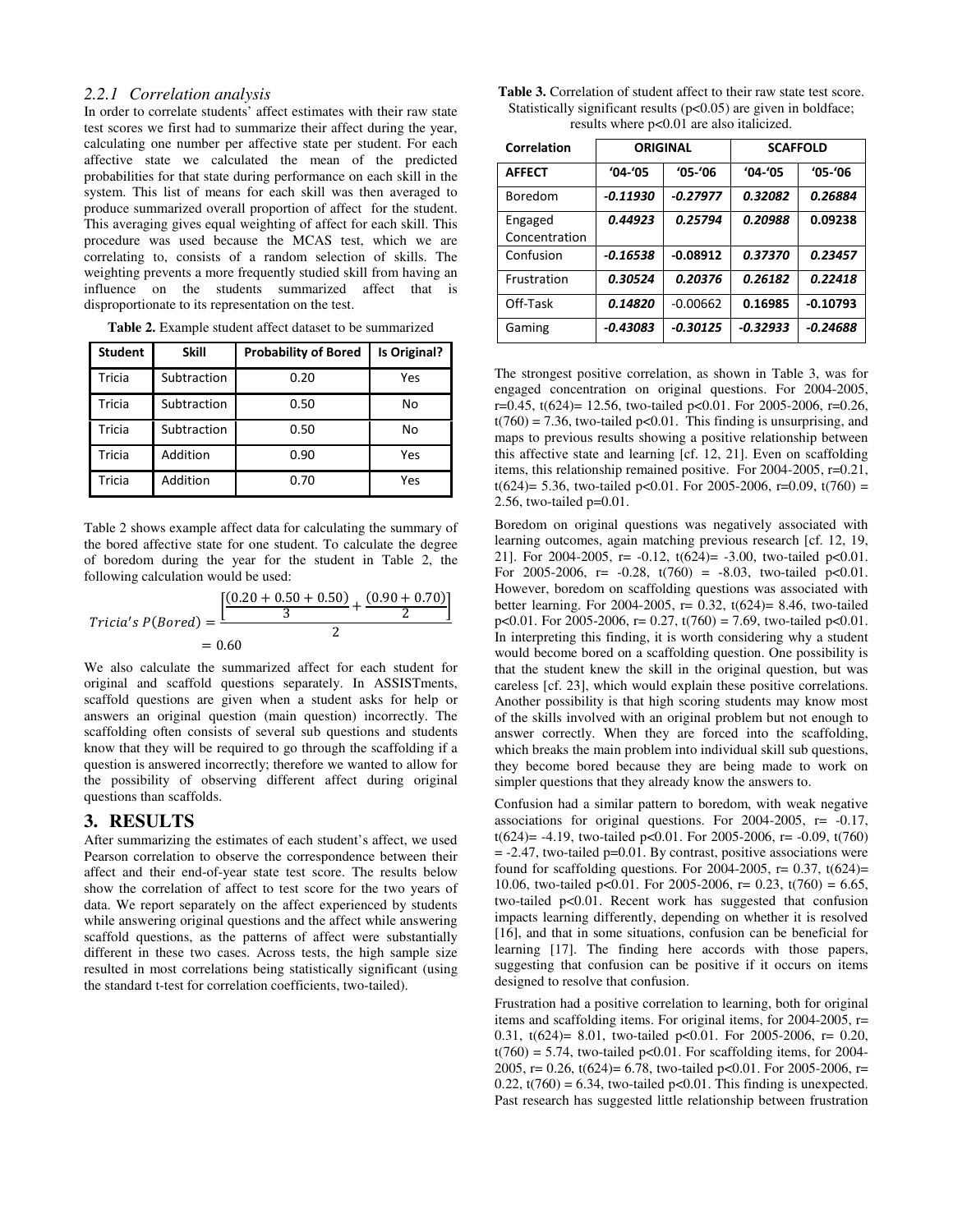and learning [12, 21], contrary to hypotheses of a negative correlation. One possibility is that frustration in ASSISTments shows up in teacher reports in terms of negative performance, and that these students receive greater support from their teachers. Clearly, it will be valuable to follow up and study this unexpected result further.

Gaming the system had a negative correlation with learning outcomes. For original items, for  $2004-2005$ , r=  $-0.43$ ,  $t(624)$ =  $-$ 11.92, two-tailed p<0.01. For 2005-2006, r= -0.30, t(760) = -8.71, two-tailed  $p<0.01$ . For scaffolding items, for 2004-2005,  $r=-0.33$ , t(624)= -11.92, two-tailed p<0.01. For 2005-2006, r= -0.25, t(760)  $= -8.71$ , two-tailed p<0.01. These findings match previous evidence that gaming is associated with poorer learning [1, 9].

The relationship between off-task behavior and learning was unstable between years, and weak in all cases. It varied between positive and negative, between years. For original items, for 2004- 2005, r= 0.15, t(624)= 3.74, two-tailed p<0.01. For 2005-2006, r=  $-0.01$ ,  $t(760) = -0.18$ , two-tailed p=0.86. For scaffolding items, for 2004-2005, r= -0.17, t(624)= 4.31, two-tailed p<0.01. For 2005- 2006, r= -0.11,  $t(760) = -2.99$ , two-tailed p<0.01. It is not clear why the relationships between off-task behavior and learning were inconsistent between years.

#### **3.1 Affect by Test Proficiency Category**

Within this section, we ask: based on the results above (as well as prior research), are successful students mostly in a state of engaged concentration? Are unsuccessful students mostly gaming the system? To answer these questions we plot the affective state estimates by test proficiency category to reveal the dominant affective states with respect to test outcomes.

Figure 2 plots the state test proficiency category against the average estimate of affect on original questions for all students in that proficiency category. This is an average of the same probability estimates calculated in section 2.2.1. Note that these are the summarized affect estimates and therefore do not necessarily add to one. Non-summarized estimates may also not add to one because separate classifiers were used for each affect detector. While a multi-nominal classifier would guarantee a summing to one of predictions for each clip, it would not guarantee a more accurate prediction overall, particularly for underrepresented classes.

Affect on Original Questions



Figure 2. Probability of affect on original questions by test score category (average of both years' data)

We can observe from Figure 2, that the top affective state on original questions among failing students was boredom followed by engaged concentration and frustration. The margin between boredom and engaged concentration narrows until there is equal parts of the two, including frustration, among students scoring in the Proficient category. For students scoring in Advanced, a category which earns the students a college scholarship, frustration is unexpectedly the most probable affective state, trading places with boredom and with engaged concentration splitting the difference. This graph suggests that equal parts engaged concentration and boredom on the system is estimated of students who pass the test with proficient. If estimates of boredom increase over concentration, this may be a signal for the teacher to provide a motivational intervention. The position of frustration, on the other hand, is somewhat surprising, raising the question of whether students react with frustration instead of boredom in response to material they find too easy.

Affect on Scaffold Questions



Figure 3. Probability of affect on scaffolds by test score category (average of both years' data)

The breakdown of affective state estimation on scaffold questions, shown in Figure 3, shows similarities to Figure 2 with frustration, engaged concentration and boredom being the most probable affective states. One difference is that frustration is dominant across all test proficiency categories, and engaged concentration and boredom showing little to no difference in probability between one another. On original questions, the interesting interaction was engaged concentration and frustration increasing in probability over boredom with higher scoring students. On scaffolds, the interesting interaction is among gaming, off-task behavior, and confusion. Among failing students, gaming is strongest, followed by off-task behavior, and then confusion. As the proficiency level increases, off-task and confusion become more probable as gaming becomes less common than they are. There are equal parts of these three states at the proficient level much like there were equal parts frustration, engaged concentration and boredom at the proficient level for original questions. The takeaway for teachers here may be that gaming is generally undesirable, but confusion is not entirely problematic – successful students experience confusion on scaffolding items (perhaps because they are engaging with the material rather than disengaging by gaming the system).

Curiously, once again, highly successful students become frustrated more often on scaffolding items than less successful students. It may be that in these cases, students become annoyed and then frustrated at receiving scaffolding after making a mistake; or it may be that they are frustrated with themselves when they do not succeed. Higher levels of frustration may reflect a higher level of student emotional investment or pride in mastering the knowledge required to answer the problem. Since the problem sets used by students in these years of the tutor gave a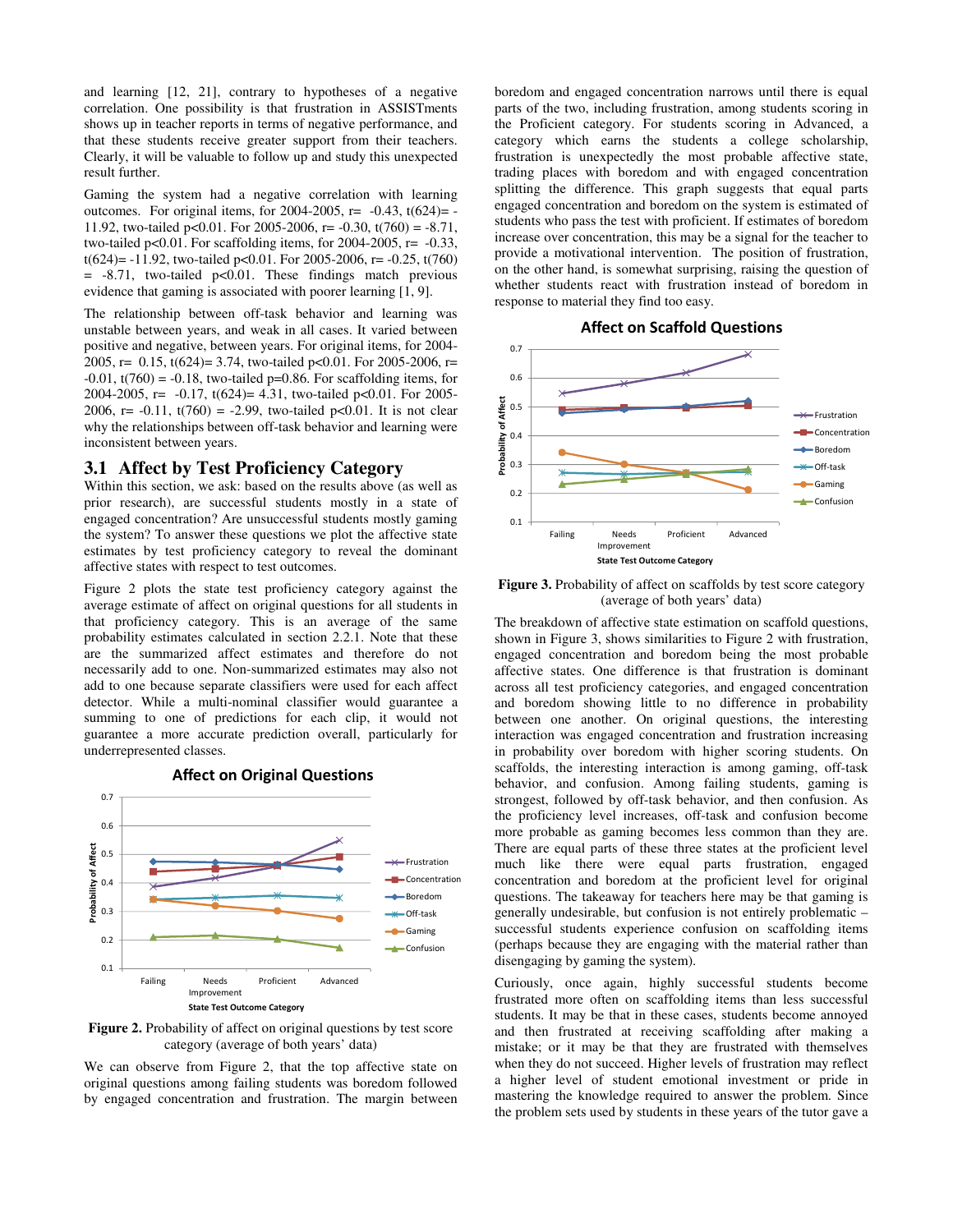random sampling of  $8<sup>th</sup>$  grade skills, it is conceivable that this random ordering was a significant source of reasonable frustration for high and low proficiency students alike.

There is an observable difference in the magnitudes of affect estimates on originals and scaffolds. Table 4 quantifies this difference by calculating the estimate on scaffolds subtracted by the estimate on originals for each proficiency category. The average of these values across categories is shown in Table 4 along with the standard deviation among the four categories. If the shape of the trend line curve stays the same but is off-set from Figure 1 to Figure 2 uniformly across categories, this will result in an average difference but zero standard deviation. A high standard deviation indicates that the change in affect between scaffolds and originals is not of uniform magnitude across categories.

| <b>Table 4.</b> Scaffold estimate subtracted by Original affect estimate |
|--------------------------------------------------------------------------|
| and standard deviation across proficiency categories                     |

| Affect        | Std.   | Avg.      |
|---------------|--------|-----------|
| Frustration   | 0.0142 | 0.1543    |
| Confusion     | 0.0404 | 0.0566    |
| Concentration | 0.0165 | 0.0365    |
| Boredom       | 0.0301 | 0.0333    |
| Gaming        | 0.0262 | $-0.0286$ |
| Off-task      | 0.0067 | $-0.0778$ |

**Table 5.** Difference between Scaffold and Original affect estimates with the highest standard deviation across the proficiency categories

| Affect           | <b>Failing</b> | <b>Needs</b><br>Imp. | Proficient | Advanced  | Std.   |
|------------------|----------------|----------------------|------------|-----------|--------|
| <b>Confusion</b> | 0.0205         | 0.0323               | 0.0626     | 0.1111    | 0.0404 |
| Boredom          | 0.0037         | 0.0183               | 0.0376     | 0.0735    | 0.0301 |
| Gaming           | $-0.0008$      | $-0.0191$            | $-0.0313$  | $-0.0631$ | 0.0262 |

Table 4 shows that students are more likely to be frustrated in scaffolding than when answering original questions. Frustration increases by 0.1543 on average, the most of the affective states. This increase is fairly uniform across proficiency categories with a standard deviation of only 0.0142. The estimates of Confusion, Concentration and boredom increase in the Scaffolds but to a far lesser degree than Frustration. Gaming and Off-task behavior estimates decrease in Scaffolding. The change in these estimates were uniform across proficiency categories, indicated by the low standard deviation. The states with the highest standard deviation, shown in Table 5, although still low, were; Confusion, Boredom, and Gaming. The increase in Confusion on Scaffolds was greater as the proficiency level increased, with Failing students showing a 0.0205 increase and Advanced students showing a 0.1111 increase. A similar, lower magnitude, trend was observed for Boredom. A decrease in Gaming was observed with increasing magnitude as proficiency level increased. Boredom and Confusion change from being negatively correlated with proficiency on Originals to being positively correlated with proficiency in Scaffolds, as shown in Table 3. With this kind of change we would expect to see a variance in the change in estimates across proficiencies for these states.

# **4. CONCLUSIONS**

In this paper, we evaluate the relationship between affect in a tutoring system over the course of a year, to performance on an end of year high stakes test. Differentiating affect on original problems versus scaffolding help problems elicited interesting results, in terms of boredom and confusion. Students who were bored or confused while answering the main problems, tended to do poorly on the test; however, boredom and confusion on scaffolding were associated with positive performance on the test. Gaming the system was, as expected, associated with poorer learning, while off-task behavior was not consistently associated with poorer learning. One unexpected finding was a positive relationship between frustration and learning, which should be investigated further. These findings are clearly not yet conclusive, representing just a single online learning environment; but the methodological step that they represent – enabling analysis of affect that is both longitudinal and fine-grained, in the service of understanding the relationships between affect and learning – is a potentially valuable step. The data set produced through the application of these detectors is amenable to considerable further analysis of the ways that the context of affect influences learning. This will be a productive and valuable area for future work.

Overall, these findings may be useful in the design of reporting on student behavior and affect for teachers using systems like the ASSISTments system. When reporting on student boredom and confusion, it will be important to report context as well. For example, it may be useful to recommend interventions to teachers if a student is bored or confused on original questions, but not if these affective states occur during scaffolding. We see this work as leading in the direction of better support for teachers on intervening based on students' affect. Real time integration of affect detection into a teacher's tutor dashboard along with an expanded understanding of the conditions that can make an affective state constructive or not, could greatly assist a teacher in signaling when to intervene in a crowded classroom.

# **5. ACKNOWLEDGEMENTS**

We would like to thank Neil Heffernan for sharing the ASSISTments data with us, and access to ASSISTments classes, Adam Nakama, Adam Goldstein, and Sue Donas, for their participation and support in the original data collection, and support from the Bill and Melinda Gates Foundation, award #OPP1048577 and the NSF, award #DRL-1031398.

## **6. REFERENCES**

- [1] Aleven, V., McLaren, B., Roll, I., and Koedinger, K. 2004. Toward tutoring help seeking: Applying cognitive modeling to meta-cognitive skills. In J. C. Lester, R. M. Vicario, and F. Paraguaçu (Eds.), *Proceedings of Seventh International Conference on Intelligent Tutoring Systems, ITS 2004*, 227- 239.
- [2] Arnold, K.E. 2010. Signals: Applying Academic Analytics. *Educause Quarterly*, 33, 1.
- [3] Baker, R.S.J.d. 2007. Modeling and Understanding Students' Off-Task Behavior in Intelligent Tutoring Systems. In *Proceedings of ACM CHI 2007: Computer-Human Interaction*, 1059-1068.
- [4] Baker, R.S.J.d., D'Mello, S.K., Rodrigo, M.M.T., and Graesser, A.C. 2010. Better to Be Frustrated than Bored: The